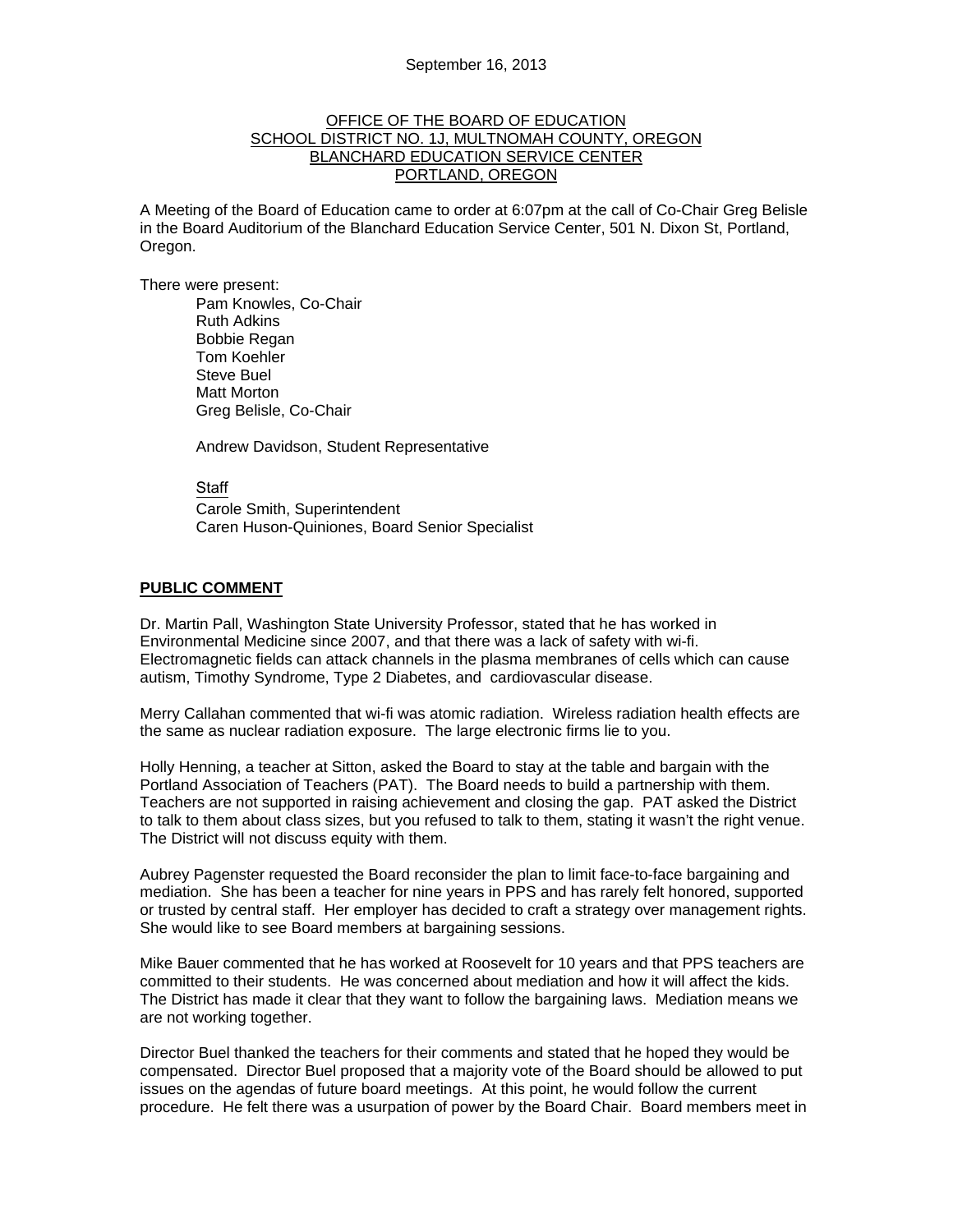small meetings behind the scenes. His motion would be one of just an announcement to be a responsible government body. Bad government makes bad decisions. Co-Chair Belisle indicated that he would be happy to discuss Robert's Rules with Director Buel at a later date and thanked Director Buel for recognizing that we do have Board policies and protocols for our meetings.

## **PORTLAND ASSOCIATION OF TEACHERS (PAT)**

Gwen Sullivan, PAT President, stated that she did not know the District's plan or playbook, but she was asking the Board to stop using it. Face-to-face conversations are needed for bargaining; that's when you start making progress. If the union knew what the District's interests are and why you want to address it, then maybe we can have change. The aggressive approach that has been used is not in the best interest of the District and students. We should be working together on behalf of the kids. Co-Chair Belisle stated that the District also wanted to work towards agreement and hopes that progress is made in the mediated sessions.

# **PRESENTATION: OREGON DEPARTMENT OF EDUCATION (ODE)**

Jesse Parsons of ODE reported on the work with the SIG program at Roosevelt. Roosevelt had applied and won an award in the amount of \$7 million over the last three years. He highlighted the accomplishments that Roosevelt has made. ODE was expecting Roosevelt to hit average/above average for schools in a couple years.

Director Buel commented that of the 11 appraisal teams that ODE sent to PPS schools that not one thing was directed at the uniqueness of a school.

# **IN-PROCESS UPDATE: SUPERINTENDENT'S ADVISORY COMMITTEE ON ENROLLMENT AND TRANSFER (SACET)**

Jason Trombley and Allison Burnett. Co-Chairs of SACET, reported that their charge was to review the current enrollment and transfer policy using the racial equity lens, and participate in the boundary review process. SACET was comprised of a broad cross-section of the community. The staff support assigned to the committee has been outstanding. The Committee was currently in the inquiry phase of their work, and will be having a meeting with the Superintendent in the fall to tell her of their work to date and moving forward.

Director Regan questioned if the Committee has discussed immersion programs. Mr. Trombley responded no, but that it was in the pipeline.

Co-Chair Knowles commented that she hopes that SACET would complete their studies as soon as possible so that parents and students will know of any new policies and where boundaries may be. She was interested in seeing a timeline on when the Committee might have a decision.

Director Buel thanked the Committee for working on the issues and questioned if special education was being discussed in the committee. Mr. Trombley responded that concerns have been raised many times in early committee conversations; their job is to try to establish a system that serves all students.